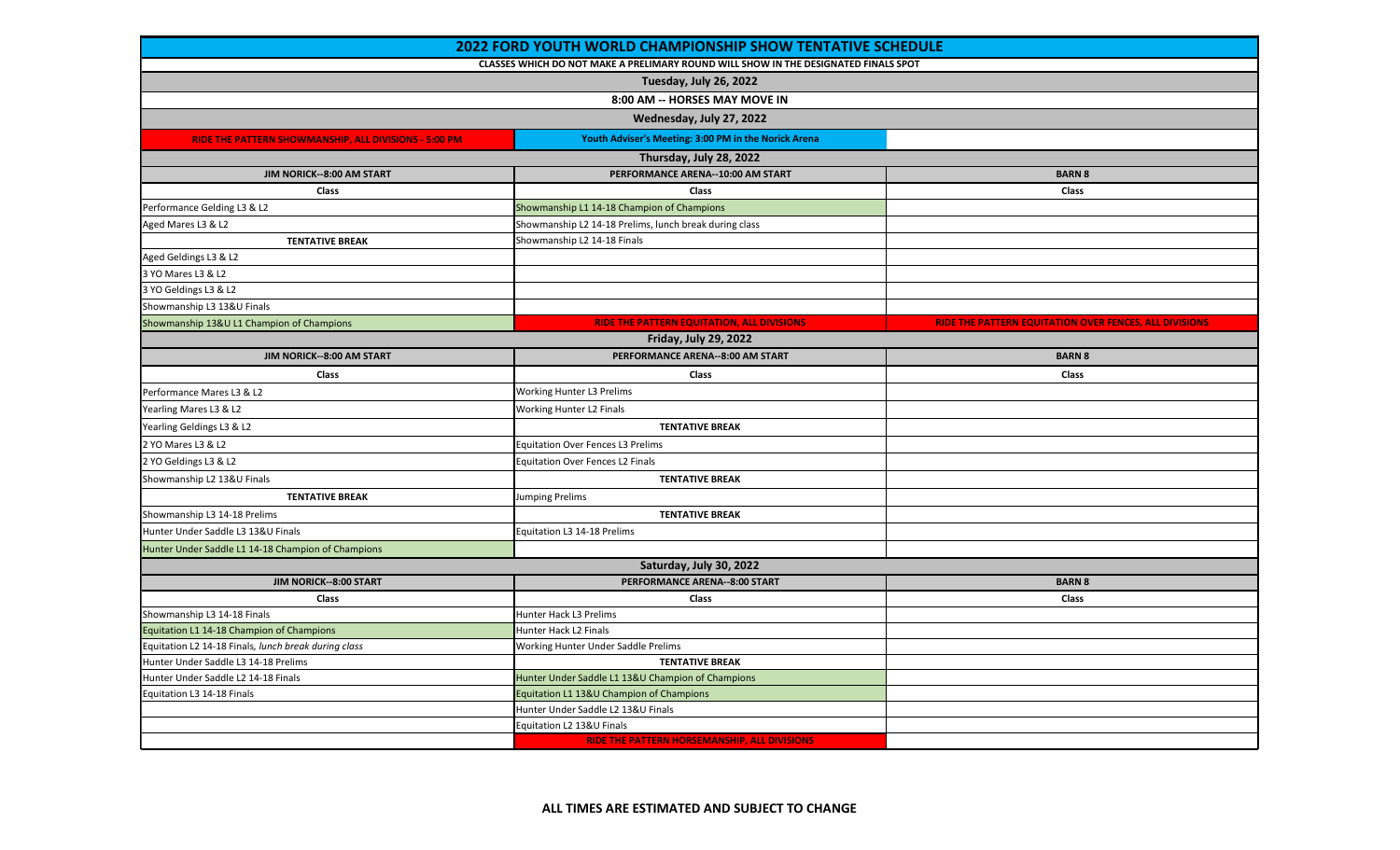| <b>Sunday, July 31, 2022</b>                        |                                                                    |                                                               |  |  |
|-----------------------------------------------------|--------------------------------------------------------------------|---------------------------------------------------------------|--|--|
| JIM NORICK--9:00 START                              | PERFORMANCE ARENA--8:00 START                                      | <b>BARN 8</b>                                                 |  |  |
| <b>Class</b>                                        | <b>Class</b>                                                       | <b>Class</b>                                                  |  |  |
| <b>Working Hunter L3 Finals</b>                     | Horsemanship L2 13&U Finals                                        |                                                               |  |  |
| <b>Equitation Over Fences L3 Finals</b>             | Horsemanship L2 14-18, lunch break during class                    | Non-Denominational Worship Service, Sales Pavilion - 9:00 am  |  |  |
| <b>Jumping Finals</b>                               | Horsemanship L2 14-18 Finals                                       | The Paws Cause Dog Adoption, Sales Pavilion - 11:00 am        |  |  |
| <b>TENTATIVE BREAK</b>                              | Horsemanship L1 14-18 Champion of Champions                        |                                                               |  |  |
| Hunter Hack L3 Finals                               |                                                                    |                                                               |  |  |
| Working Hunter Under Saddle Finals                  |                                                                    |                                                               |  |  |
| <b>TENTATIVE BREAK</b>                              |                                                                    |                                                               |  |  |
| Equitation L3 13&U Finals                           |                                                                    |                                                               |  |  |
| Hunter Under Saddle L3 14-18 Finals                 |                                                                    |                                                               |  |  |
| <b>RIDE THE PATTERN RANCH RIDING, ALL DIVISIONS</b> |                                                                    | RIDE THE PATTERN TRAIL, ALL DIVISIONS - OUTSIDE COVERED ARENA |  |  |
|                                                     | Monday, August 1, 2022                                             |                                                               |  |  |
| JIM NORICK--8:00 START                              | PERFORMANCE ARENA--8:00 START                                      | <b>BARN 8</b>                                                 |  |  |
| <b>Class</b>                                        | <b>Class</b>                                                       | <b>Class</b>                                                  |  |  |
| Ranch Riding L3 14-18 Prelims & L2 14-18 Finals     | Trail L3 14-18 Prelims & L2 14-18 Finals, lunch break during class | Horse Judging Contest, Barn 8 Arena                           |  |  |
| Ranch Riding L3 14-18 Shoot Out                     | Trail L3 14-18 Shoot Out                                           |                                                               |  |  |
| <b>TENTATIVE BREAK</b>                              | <b>TENTATIVE BREAK</b>                                             |                                                               |  |  |
| Ranch Riding L3 13&U & L2 13&U Finals               | Western Riding L3 Prelims & L2 Finals                              |                                                               |  |  |
| Ranch Riding L1 Champion of Champions               |                                                                    |                                                               |  |  |
| Western Pleasure 13&U Finals                        |                                                                    | <b>RIDE THE PATTERN RANCH TRAIL</b>                           |  |  |
|                                                     | Tuesday, August 2, 2022                                            |                                                               |  |  |
| JIM NORICK--8:00 START                              | PERFORMANCE ARENA--8:00 START                                      | <b>BARN 8</b>                                                 |  |  |
| Class                                               | Class                                                              | Class                                                         |  |  |
| <b>Ranch Trail Prelims</b>                          | Horsemanship L3 14-18 Prelims                                      |                                                               |  |  |
| <b>TENTATIVE BREAK</b>                              | Horsemanship L3 14-18 Semi-Finals                                  | <b>Boots &amp; Jeans Contest, Sales Pavilion</b>              |  |  |
| Ranch Riding L3 14-18 Finals                        | <b>TENTATIVE BREAK</b>                                             |                                                               |  |  |
| <b>TENTATIVE BREAK</b>                              | Western Pleasure L2 13 & Under Finals                              |                                                               |  |  |
| Western Pleasure L1 14-18 Champion of Champions     | Western Pleasure L1 13&U Champion of Champions                     |                                                               |  |  |
| Western Pleasure L3 14-18 Prelim                    | Horsemanship L1 13&U Champion of Champions                         |                                                               |  |  |
|                                                     | <b>Parade of Teams</b>                                             |                                                               |  |  |
| Wednesday, August 3, 2022                           |                                                                    |                                                               |  |  |
| JIM NORICK--8:00 START                              | PERFORMANCE ARENA--8:00 AM START                                   | <b>BARN 8</b>                                                 |  |  |
| Class                                               | <b>Class</b>                                                       | Class                                                         |  |  |
| Trail L3 14-18 Finals                               | Reining L3 & L2 Finals, lunch break during class                   |                                                               |  |  |
| Trail L3 13&U & L2 13&U Finals                      | Reining L3 Shoot Out                                               | <b>Speaking Contest, Sales Pavilion</b>                       |  |  |
| <b>TENTATIVE BREAK</b>                              |                                                                    |                                                               |  |  |
| Trail L1 14-18 Champion of Champions                |                                                                    |                                                               |  |  |
| Trail L1 13&U Champion of Champions                 |                                                                    |                                                               |  |  |
| <b>TENTATIVE BREAK</b>                              |                                                                    |                                                               |  |  |
| Western Pleasure L3 14-18 Finals                    |                                                                    |                                                               |  |  |
| <b>Western Riding L3 Finals</b>                     |                                                                    |                                                               |  |  |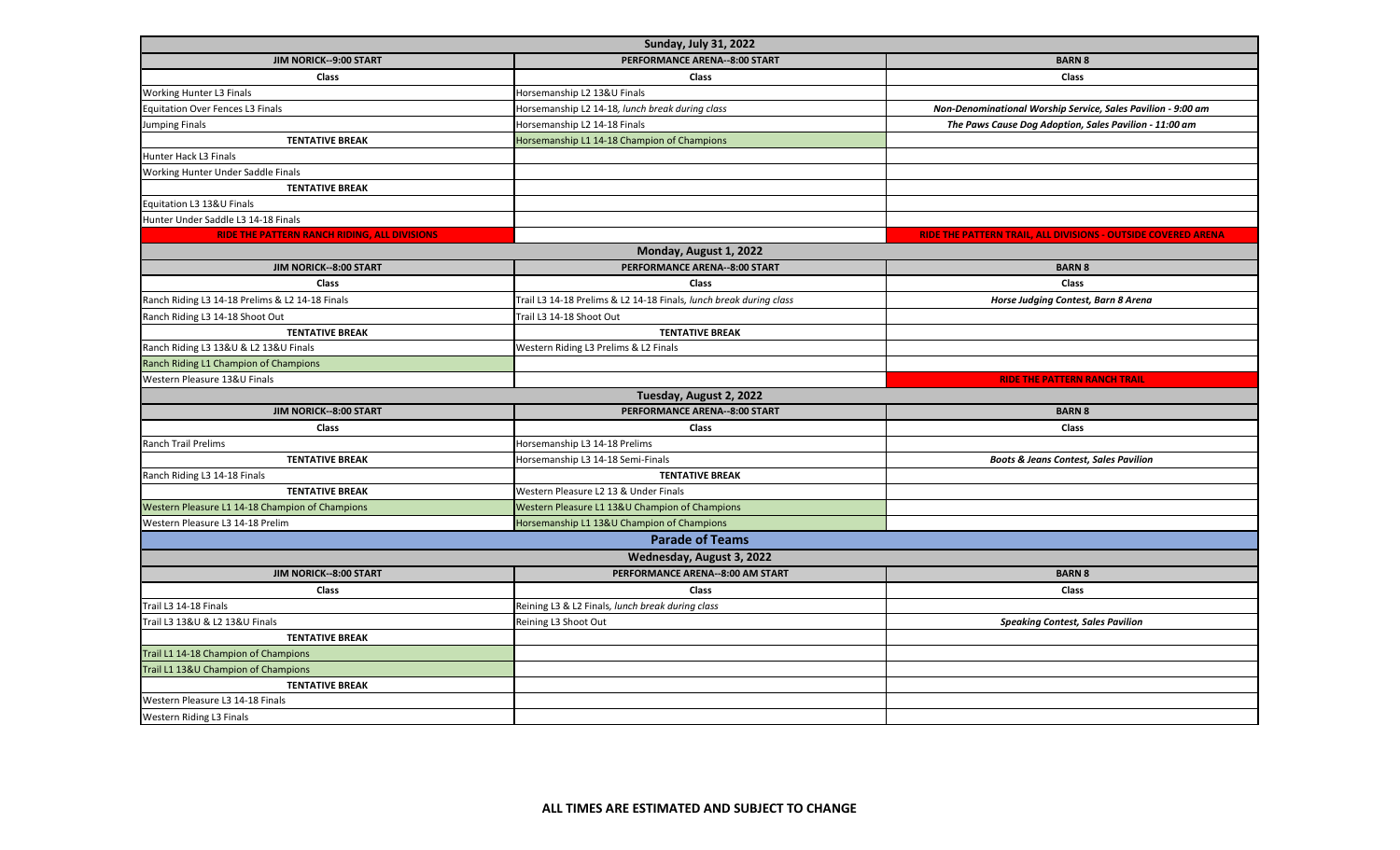| Thursday, August 4, 2022          |                                         |                                                             |  |  |
|-----------------------------------|-----------------------------------------|-------------------------------------------------------------|--|--|
| JIM NORICK--8:00 START            | PERFORMANCE ARENA--9:00 START           | <b>BARN 8</b>                                               |  |  |
| Class                             | Class                                   | Class                                                       |  |  |
| Ranch Trail Finals                | Tie Down Roping L3 Prelims & L2 Finals  | <b>RIDE THE PATTERN COWHORSE ALL DAY BARN 6 COVERED PEN</b> |  |  |
| <b>TENTATIVE BREAK</b>            | Breakaway Roping L3 Prelims & L2 Finals |                                                             |  |  |
| Horsemanship L3 13&U Finals       | Breakaway Roping L2 Only Finals         |                                                             |  |  |
| <b>TENTATIVE BREAK</b>            | Heading L3 Prelims & L2 Finals          |                                                             |  |  |
| Western Pleasure L2 14-18 Finals  | <b>TENTATIVE BREAK</b>                  |                                                             |  |  |
| Reining L3 Finals                 | Heeling L3 Prelims & L2 Finals          |                                                             |  |  |
| Horsemanship L3 14-18 Finals      |                                         |                                                             |  |  |
| Friday, August 5, 2022            |                                         |                                                             |  |  |
| JIM NORICK--9:00 START            | <b>PERFORMANCE ARENA--8:00 START</b>    | <b>BARN 8</b>                                               |  |  |
| Class                             | Class                                   | Class                                                       |  |  |
| Tie Down Roping L3 Finals         | Team Penning L3 Prelims                 |                                                             |  |  |
| <b>Breakaway Roping L3 Finals</b> | <b>Team Penning L2 Prelims</b>          |                                                             |  |  |
| <b>Heading L3 Finals</b>          |                                         |                                                             |  |  |
| <b>Heeling L3 Finals</b>          |                                         |                                                             |  |  |
| <b>TENTATIVE BREAK</b>            |                                         |                                                             |  |  |
| <b>Boxing Prelims</b>             |                                         |                                                             |  |  |
| Saturday, August 6, 2022          |                                         |                                                             |  |  |
| JIM NORICK--7:30 AM START         | PERFORMANCE ARENA--9:00 AM START        | <b>BARN 8--10:00 AM START</b>                               |  |  |
| Class                             | <b>Class</b>                            | <b>Class</b>                                                |  |  |
| Settle Cattle at 7:30AM           | Ranch Sorting L3 Prelims                | Barrel Racing L3 Prelims & L2 Finals                        |  |  |
| Cutting L3 Prelims & L2 Finals    | Ranch Sorting L2 Prelims                | Barrel Racing L2 Only Finals                                |  |  |
| Cutting L2 Only Finals            |                                         | <b>TENTATIVE BREAK</b>                                      |  |  |
| <b>TENTATIVE BREAK</b>            |                                         | Pole Bending L3 Prelims & L2 Finals                         |  |  |
| Cowhorse L3 Prelims & L2 Finals   |                                         | Pole Bending L2 Only Finals                                 |  |  |
| Cowhorse L2 Only Finals           |                                         | <b>TENTATIVE BREAK</b>                                      |  |  |
| <b>Boxing Finals</b>              |                                         | Stake Race L3 Prelims & L2 Finals                           |  |  |
|                                   |                                         | Stake Race L2 Only Finals                                   |  |  |